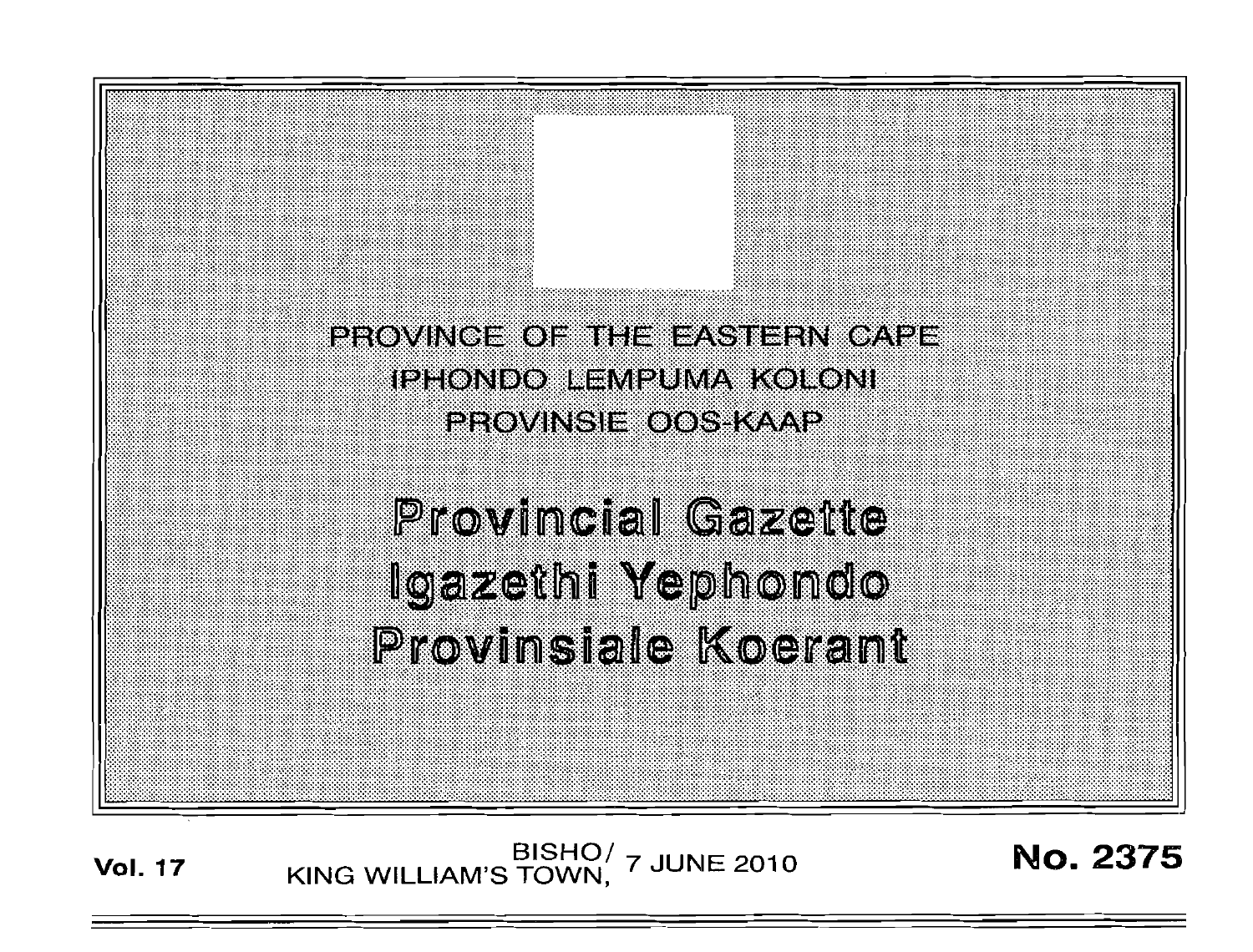## **IMPORTANT NOTICE**

**The Government Printing Works will not be held responsible for faxed documents not received due to errors on the fax machine or faxes received which are unclear or incomplete. Please be advised that an "OK" slip, received from a fax machine, will not be accepted as proof that documents were received by the GPW for printing. If documents are faxed to the GPW it will be the sender's responsibility to phone and confirm that the documents were received in good order.**

**Furthermore the Government Printing Works will also not be held responsible for cancellations and amendments which have not been done on original documents received from clients.**

# **CONTENTS • INHOUD**

| No. |                                                                                                            | No. | Gazette<br>No. |
|-----|------------------------------------------------------------------------------------------------------------|-----|----------------|
|     | <b>GENERAL NOTICES</b>                                                                                     |     |                |
|     | 191 Less Formal Township Establishment Act (113/1991): Mbhashe Local Municipality: Township establishment: | з   | 2375           |
|     |                                                                                                            | з   | 2375           |
| 193 |                                                                                                            | 4   | 2375           |
| 194 | Townships Ordinance (33/1934): King Sabata Dalindyebo Municipality: Rezoning: Erf 6554, Southridge Park,   |     | 2375           |
|     |                                                                                                            | 5   | 2375           |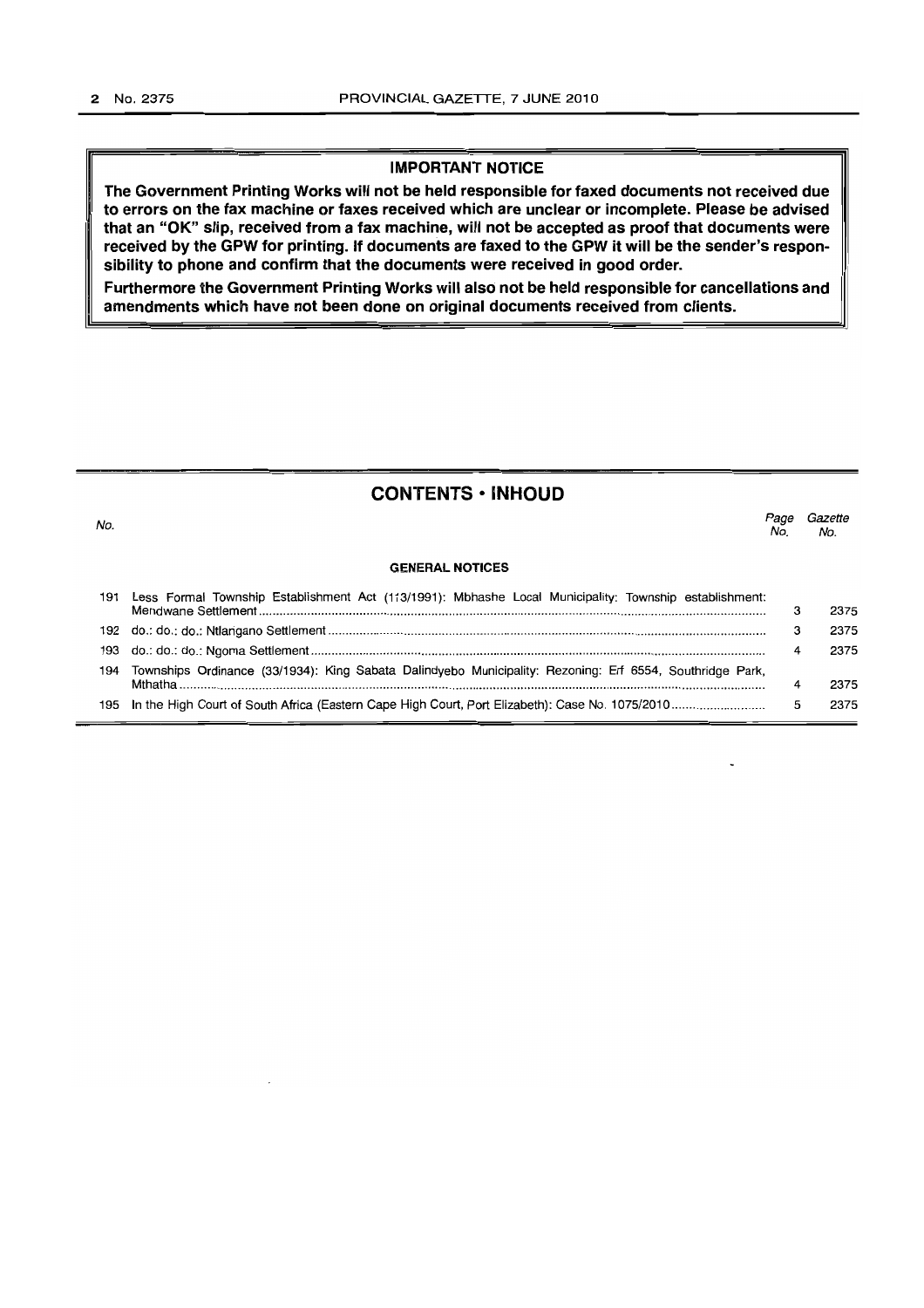## No.2375 3

# GENERAL NOTICES

No. 191

## PROVINCE OF THE EASTERN CAPE

## DEPARTMENT OF LOCAL GOVERNMENT AND TRADITIONAL AFFAIRS

#### MBHASHE LOCAL MUNICIPALITY

LESS FORMAL TOWNSHIP ESTABLISHMENT ACT, 1991 (ACT 113 OF 1991)

#### NOTICE OF TOWNSHIP ESTABLISHMENT

I, Sicelo Gqobana, Member of the Executive Council for Local Government and Traditional Affairs, duly authorised thereto, hereby give notice in terms of section 11 (2) of the Less Formal Township Establishment Act, 1991 (Act 113 of 1991); that an application for establishment of a township on the property specified below has been received and is open to inspection during normal office hours at the Office of the Senior Manager, Department of Local Government and Traditional Affairs (Eastern Cape), Room No. 4181, Tyamzashe Building, Phalo Avenue, Bhisho, until and including 20th June 2010.

Proposed township name: Mendwane Settlement.

Property description: Farm 292, Gatyana.

Location: Mendwane Settlement is situated in Mbhashe Local Municipality, Administrative District of Gatyana Province of the Eastern Cape. The locality plans illustrate the settlements within the area of Gatyana/Willowvale.

Applicant: Messrs Nzelenzele, Preston & Medcalf Inc.

#### SICELO GQOBANA, MEC for Local Government and Traditional Affairs

# No. 192

## PROVINCE OF THE EASTERN CAPE

### DEPARTMENT OF LOCAL GOVERNMENT AND TRADITIONAL AFFAIRS

#### MBHASHE LOCAL MUNICIPALITY

LESS FORMAL TOWNSHIP ESTABLISHMENT ACT, 1991 (ACT 113 OF 1991)

## NOTICE OF TOWNSHIP ESTABLISHMENT

I, Sicelo Gqobana, Member of the Executive Council for Local Government and Traditional Affairs, duly authorised thereto, hereby give notice in terms of section 11 (2) of the Less Formal Township Establishment Act, 1991 (Act 113 of 1991), that an application for establishment of a township on the property specified below has been received and is open to inspection during normal office hours at the Office of the Senior Manager, Department of Local Government and Traditional Affairs (Eastern Cape), Room No. 4181, Tyamzashe Building, Phalo Avenue, Bhisho, until and including 20th June 2010.

Proposed township name: Ntlangano Settlement.

Property description: Farms 289 & 290, Gatyana.

Location: Ntlangano Settlement is situated in Mbhashe Local Municipality, Administrative District of Gatyana Province of the Eastern Cape. The locality plans illustrate the settlements within the area of Gatyana/Willowvale.

Applicant: Messrs Nzelenzele, Preston & Medcalf Inc.

SICELO GQOBANA, MEC for Local Government and Traditional Affairs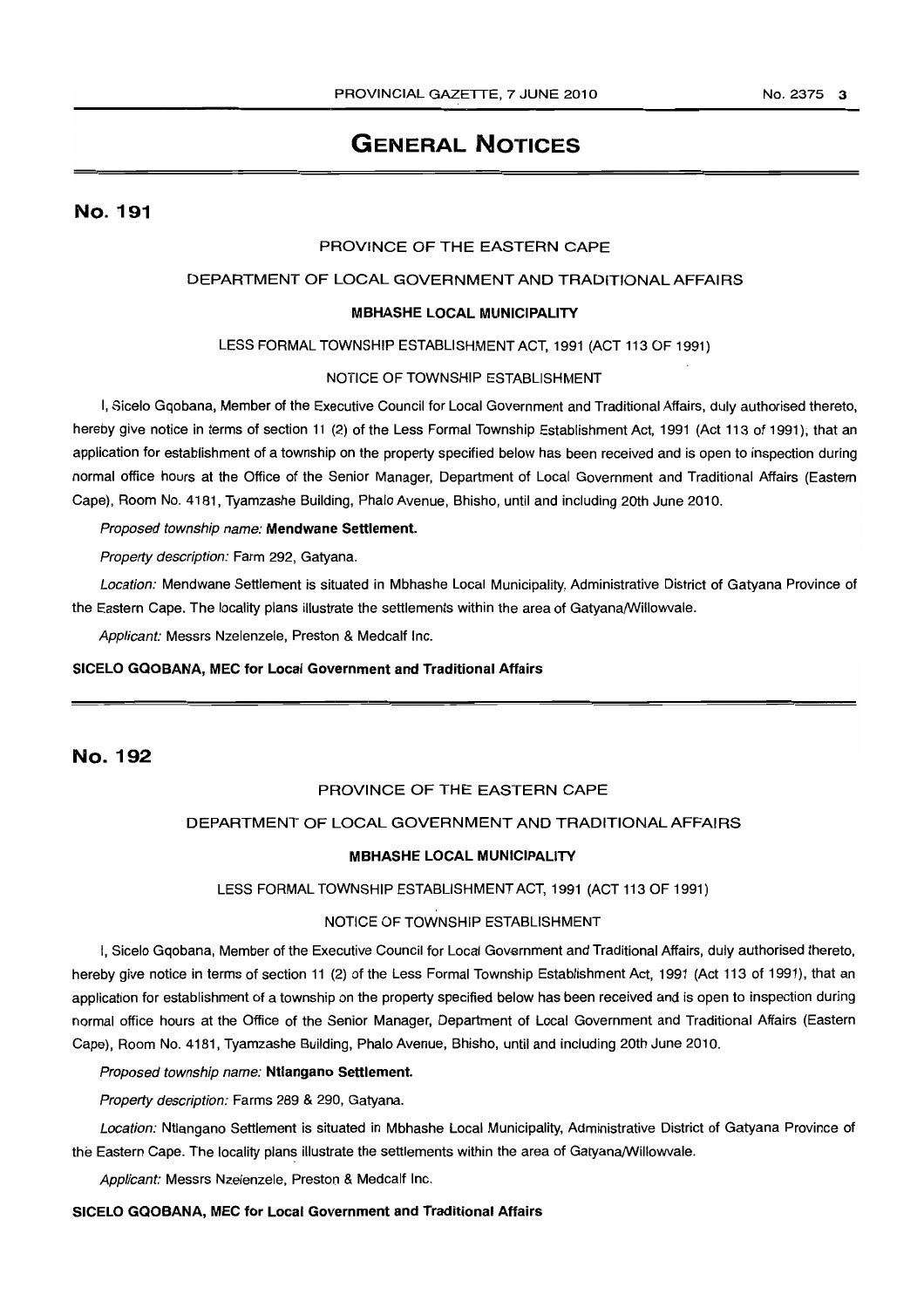# No. 193

## PROVINCE OF THE EASTERN CAPE

## DEPARTMENT OF LOCAL GOVERNMENT AND TRADITIONAL AFFAIRS

#### MBHASHE LOCAL MUNICIPALITY

#### LESS FORMAL TOWNSHIP ESTABLISHMENT ACT, 1991 (ACT 113 OF 1991)

#### NOTICE OF TOWNSHIP ESTABLISHMENT

I, Sicelo Gqobana, Member of the Executive Council for Local Government and Traditional Affairs, duly authorised thereto, hereby give notice in terms of section 11 (2) of the Less Formal Township Establishment Act, 1991 (Act 113 of 1991), that an application for establishment of a township on the property specified below has been received and is open to inspection during normal office hours at the Office of the Senior Manager, Department of Local Government and Traditional Affairs (Eastern Cape), Room No. 4181, Tyamzashe Building, Phalo Avenue, Bhisho, until and including 20th June 2010.

Proposed township name: Ngoma Settlement.

Property description: Farm 291, Gatyana.

Location: Ngoma Settlement is situated in Mbhashe Local Municipality, Administrative District of Gatyana Province of the Eastern Cape. The locality plans illustrate the settlements within the area of Gatyana/Willowvale.

Applicant: Messrs Nzelenzele, Preston & Medcalf Inc.

#### SICELO GQOBANA, MEC for Local Government and Traditional Affairs

# No. 194

#### KING SABATA DALINDYEBO MUNICIPALITY

#### EASTERN CAPE

## (NOTICE No.6 OF 2010)

#### REZONING OF ERF 6554, SOUTHRIDGE PARK, MTHATHA

King Sabata Dalindyebo Municipality intends to apply to the MEC for Housing Local Government and Traditional Affairs in terms of section 35 of Townships Ordinance No. 33 of 1934 for rezoning of Erf 6554, Southridge Park, from Special Residential to General Residential 3 for the purpose of establishing duplexes.

Diagrams of the proposal are available for inspection during normal working hours at King Sabata Dalindyebo Local Municipality.

Any objections must be lodged in writing with the Municipal Manager, King Sabata Dalindyebo Local Municipality, P/Bag X5083, Mthatha, 5099, within 21 days of the date of publication of this notice.

#### M. M. P.TOM, Municipal Manager

## KING SABATA DALINDYEBO MUNICIPALITY

**• CI**

#### EASTERN CAPE

(ISAZISO SE 6 SIKA 2010)

#### UKUSIKA KWAKHONA YESIZA U 6554, SOUTHRIDGE PARK, MTHATHA

UMasipala we King Sabata Dalindyebo uceba ukufaka isicelo ku MEC wesebe Ie Housing, Local Government & Traditional Affairs ngokwecandelo 35 bis (i) lomthetho u 33 ka 1934 sokutshintshwa kwesiza esingu 6554, Southridge Park, sisetyenziswa njengendawo yokuhlala ukuze isetyenziswe njengendawo yokwakha izindlu zokuhlala.

Imibuzo yesindululo iyafumaneka ukuze ihlolwe ngeeyure zomsebenzi kuMasipala I King Sabata Dalindyebo.

Nayiphi inkcaso mayifakwe ngokubhalela umlawuli kaMasipala King Sabatha Dalindyebo Local Municipality ku Private Bag X5083, Mthatha, 5099, ngaphakathi kweentsuku eziyi 21 zokupapashwa kwesisaziso.

#### M. M. P.TOM, Umlawuli ka Masipala